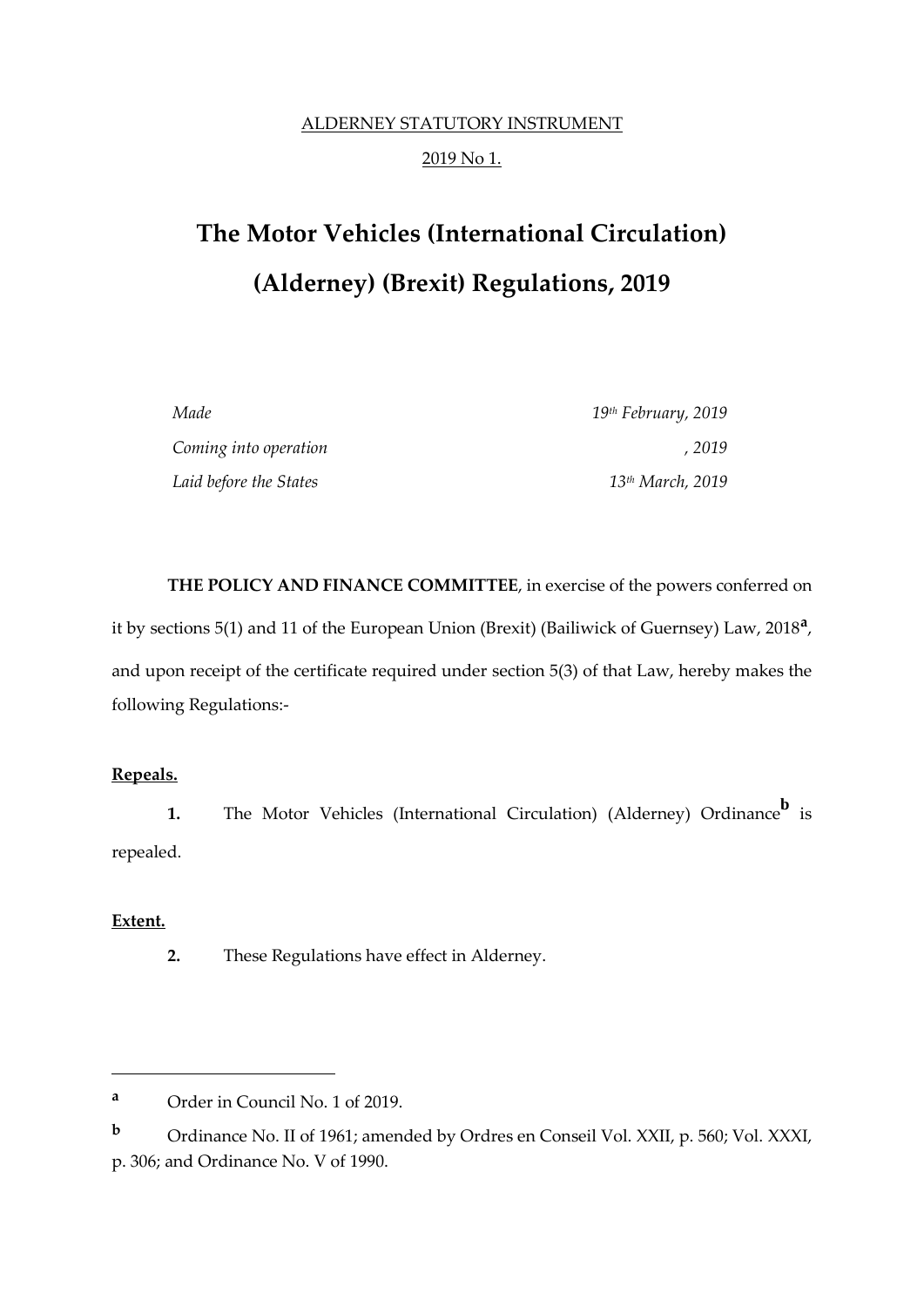#### **Citation and commencement.**

**3.** These Regulations may be cited as the Motor Vehicles (International Circulation) (Alderney) (Brexit) Regulations, 2019 and shall come into force on the same day as section 2(32A) and (32B) of the Motor Taxation and Licensing (Guernsey) Law, 1987.

Dated this 19<sup>th</sup> day of February, 2019

### J. DENT

Chairman of the Policy and Finance Committee For and on behalf of the Committee

#### EXPLANATORY NOTE

(*This note is not part of the Regulations*)

These Regulations are made in consequence of the withdrawal of the United Kingdom from the EU and the resulting necessity for International Driving Permits (IDPs) to be issued by the Committee for the Environment & Infrastructure ("the Committee") on behalf of Alderney and other Bailiwick residents who wish to drive in Europe.

The Committee issues domestic driving licences to all Bailiwick residents under the Driving Licences (Guernsey) Ordinance, 1995, made under the Motor Taxation and Licensing (Guernsey) Law, 1987 ("the 1987 Law"). However, the Motor Vehicles (International Circulation) (Guernsey) Law, 1956 ("the 1956 Law"), and the Motor Vehicles ((International Circulation) (Alderney) Ordinance, 1961 ("the 1961 Ordinance"), made under the 1956 Law, were drafted at a time when Alderney was a separate jurisdiction for the purposes of driver licensing, and made provision for IDPs to be issued by the Treasurer.

The Motor Vehicles (International Circulation) (Guernsey and Alderney) (Brexit) Regulations, 2019, to be made by the Guernsey Policy & Resources Committee, will repeal the 1956 Law